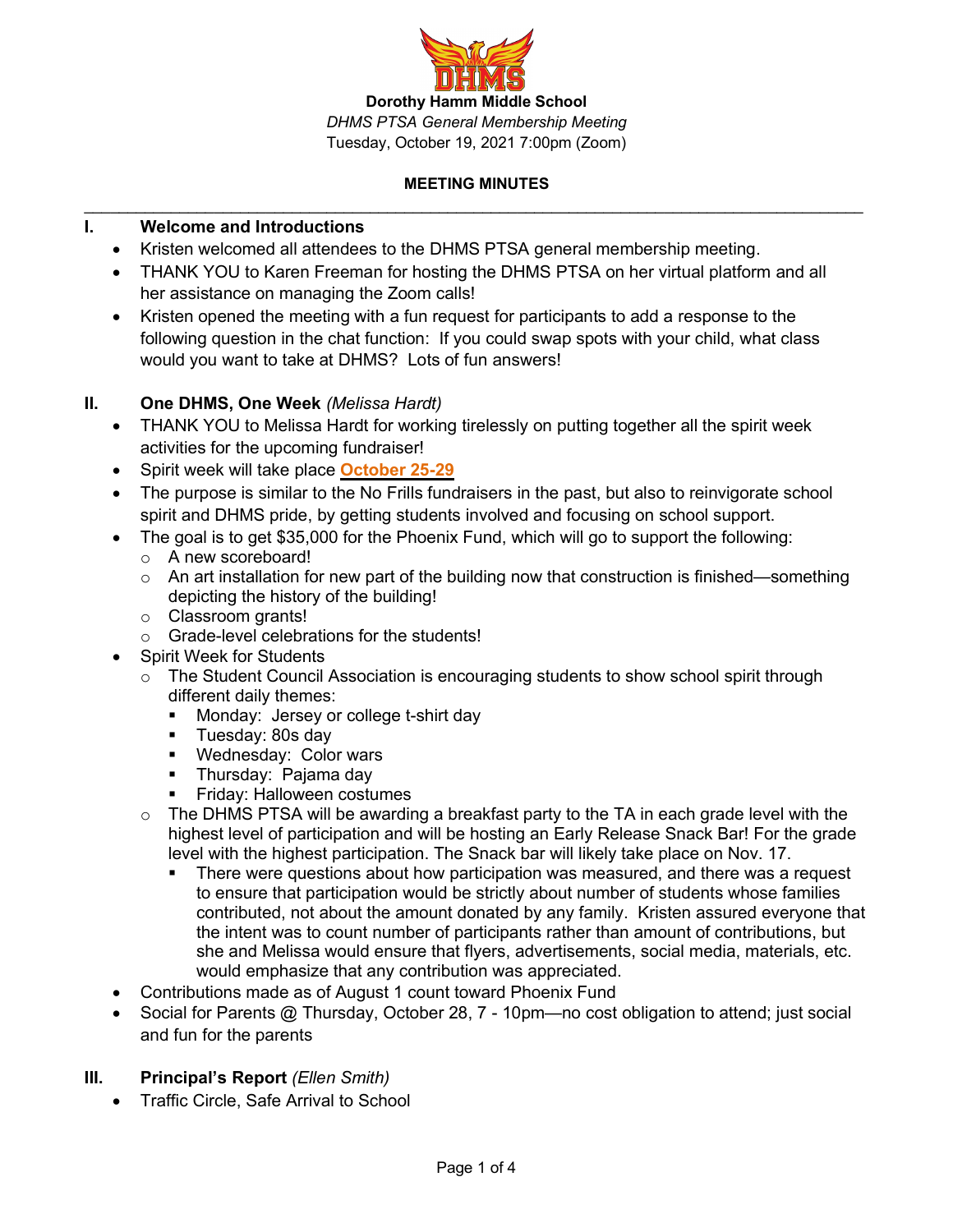

- o Kristin Haldeman (APS Transportation), Gabriela Prufrock (Arlington County Department of Environmental Services, Transportation), and Lauren Hassel (APS Safe Routes to Schools) joined the meeting to discuss the temporary traffic circle being added to the intersection of Military Road and Nelly Custis.
- $\circ$  The temporary roundabout should be in place very soon. Preparations of the intersection have already begun.
- $\circ$  Arlington County will be looking to DHMS for feedback on how it's working.
- $\circ$  Gabriela provided some history of the project and the improvements made along the Military Road corridor.
	- This traffic circle project is the last of three improvement projects for the Military Road corridor identified in a 2004 county-wide transportation study of arterials. The others were improvements to the intersection of Military Road with Marcy Road and with 36<sup>th</sup> Road North.
	- At a community meeting in 2017, options for improvement were discussed, including a round-about, a traffic light, or doing nothing; the majority of community support was for the round-about.
	- Arlington County is installing a temporary round-about, to allow for testing and for removal, if it turns out not to be effective. Two crosswalks will be added. There will be white pylons and quick curb berms in place for about 6-12 months and cameras to capture traffic and walker volumes.
	- § If effective, it will be made permanent. The permanent circle may be slightly shifted to make the circle more circular (the current oblong shape is a result of a utility pole that is inconveniently located and can't be moved for purposes of the temporary roundabout.). Also, there will be adjustments for a bike lane.
	- The plan can be viewed here: https://www.arlingtonva.us/Government/Projects/Project-Types/Transportation-Projects/Military-Road-Safety-Improvements
- o Ellen asked about whether there will be any changes for the crossing guard posted in that location.
	- Kristin indicated that the intention is to keep that crossing guard in the same place as of now.
- $\circ$  Lauren Hassel talked about additional signage for yielding and pedestrian crosswalks.
- $\circ$  Kristin talked about the shortage of resources generally and in particular crossing guards. She intends to ask ACPD for additional resources.
- $\circ$  THANK YOU Gabriela, Lauren, and Kristin for coming to the meeting to discuss these issues!
- Student-Led Conferences
	- $\circ$  Ellen explained that student-led conferences will be taking place with the TA teacher on the afternoon of Thursday, October 21 and on Friday, October 22. Ellen described the intention of the student-led conference is to help students take ownership of their learning, by reflecting on their executive functioning skills, strengths and areas for improvement, areas of pride, and to think about their role in their own learning.
- Ellen reported that there had been a second Covid case in  $6<sup>th</sup>$  grade, which was revealed as part of the ongoing testing. Teachers have been putting lesson plans into Canvas to assist those students who need to quarantine as a result of a close contact. Sometimes, there may be livestream lessons; often, the work will be independent work linked through Canvas.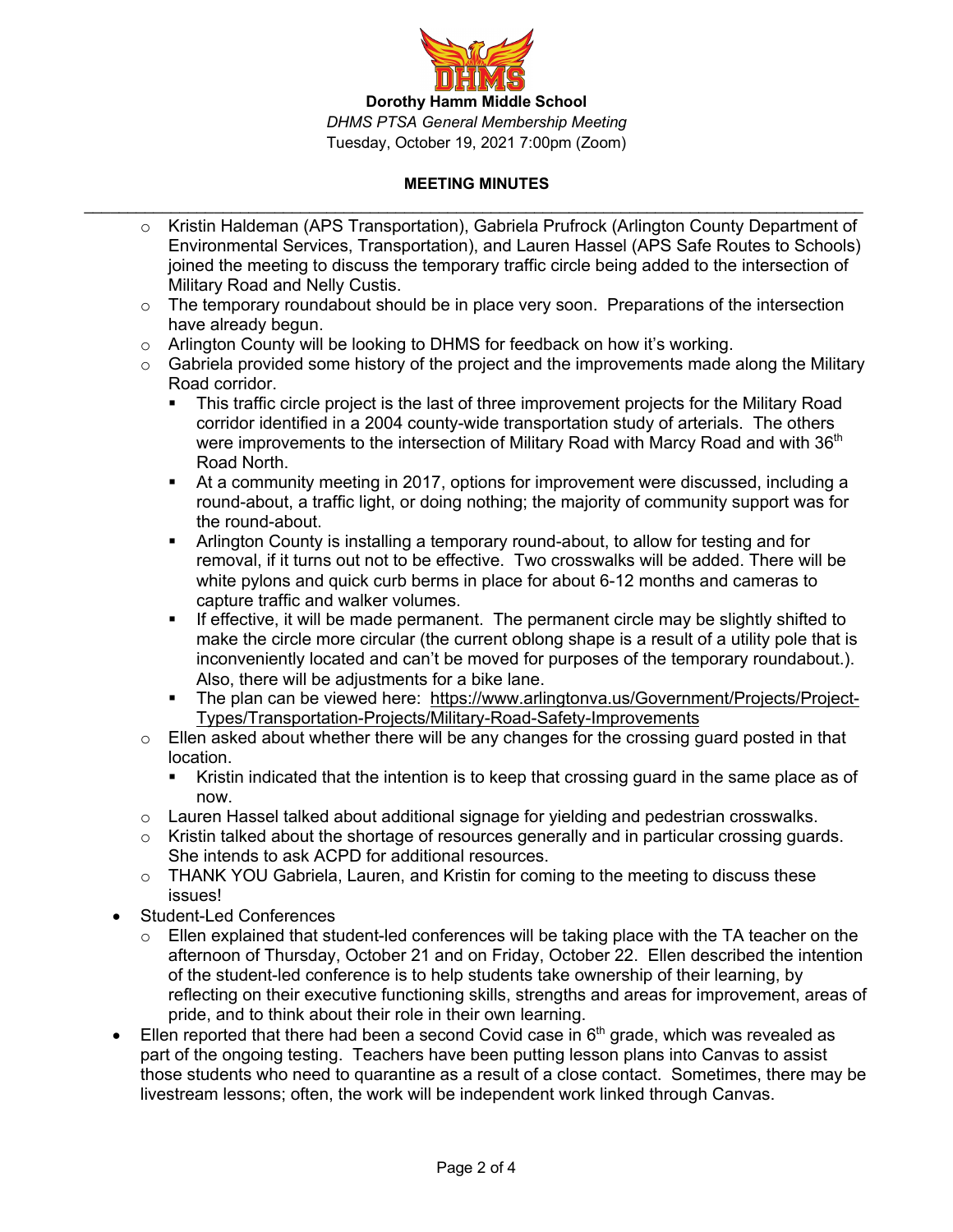

- $\circ$  In response to a question raised, Ellen noted that about 200 people have opted in for weekly covid testing (40 are staff). DHMS has developed a pretty smooth process for testing, getting through all 200 subjects in less than 2 hours.
- Ellen gave a shout-out to all the fall sports teams o CONGRATULATIONS to the boys soccer team that won today!
- THANK YOU to all the participants in the first parent chat. There is another parent chat with the Virtual Learning parents on October 25.
- Ellen reminded parents to send their child to school with a mask and encourage them to bring a back-up mask.
- Wednesday, October 20: Wear ORANGE for Unity Day
	- $\circ$  Purpose is to show unity for kindess, acceptance, and inclusion as part of National Bullying Prevention Month.
- Ellen reported that lunch tables were delivered and will be assembled for students to use when eating lunch at the outdoor plaza.
	- $\circ$  Ellen asked parents to talk to their children about dressing appropriately, as the weather gets colder, if they want their child to eat outdoor lunch.

### **IV. Record Prior Items**

The DHMS PTSA general membership voted by electronic ballot and approved the following item(s):

• The August 2021 Audit Report

### **V. President's Report** *(Kristen Shattuck)*

- Kristen reported that there had been updates to our website
	- $\circ$  THANK YOU to Madelon Brennan and Jenny Shanker for all their hard work in refreshing the website and keeping it updated!
- Spirit Wear Sales
	- o THANK YOU to everyone who placed orders!
	- o Approximately 90 orders were placed; they are due to arrive the week of November 2
	- o THANK YOU to Mandi Sutton, our Spirit Wear Chair!
- Kristen announced that we have a new social media chair—THANK YOU Neelima Denduluri for volunteering for this role!
- Kristen reported that the Teacher Appreciation Committee is planning the Fall Snack Attack for Teachers and Staff, for October 27.
	- $\circ$  Be on the lookout for a Signup Genius and other opportunities to volunteer and/or donate for the event!
	- o Thank you, Carrie Dunn and Beth Gray!
- Susan Newton reported out on efforts to increase DHMS PTSA membership.
	- $\circ$  Current membership is at 508 (goal 550)
	- $\circ$  Total donation amount from membership is \$9435 and monthly donations are \$13,735.
- Programs (*Christa Mansur*)
	- o Christa reported that Reflections entries are due on Friday, October 22.
		- Reflections is a national program that allows students to compete against others to showcase artistic talent in a variety of categories: